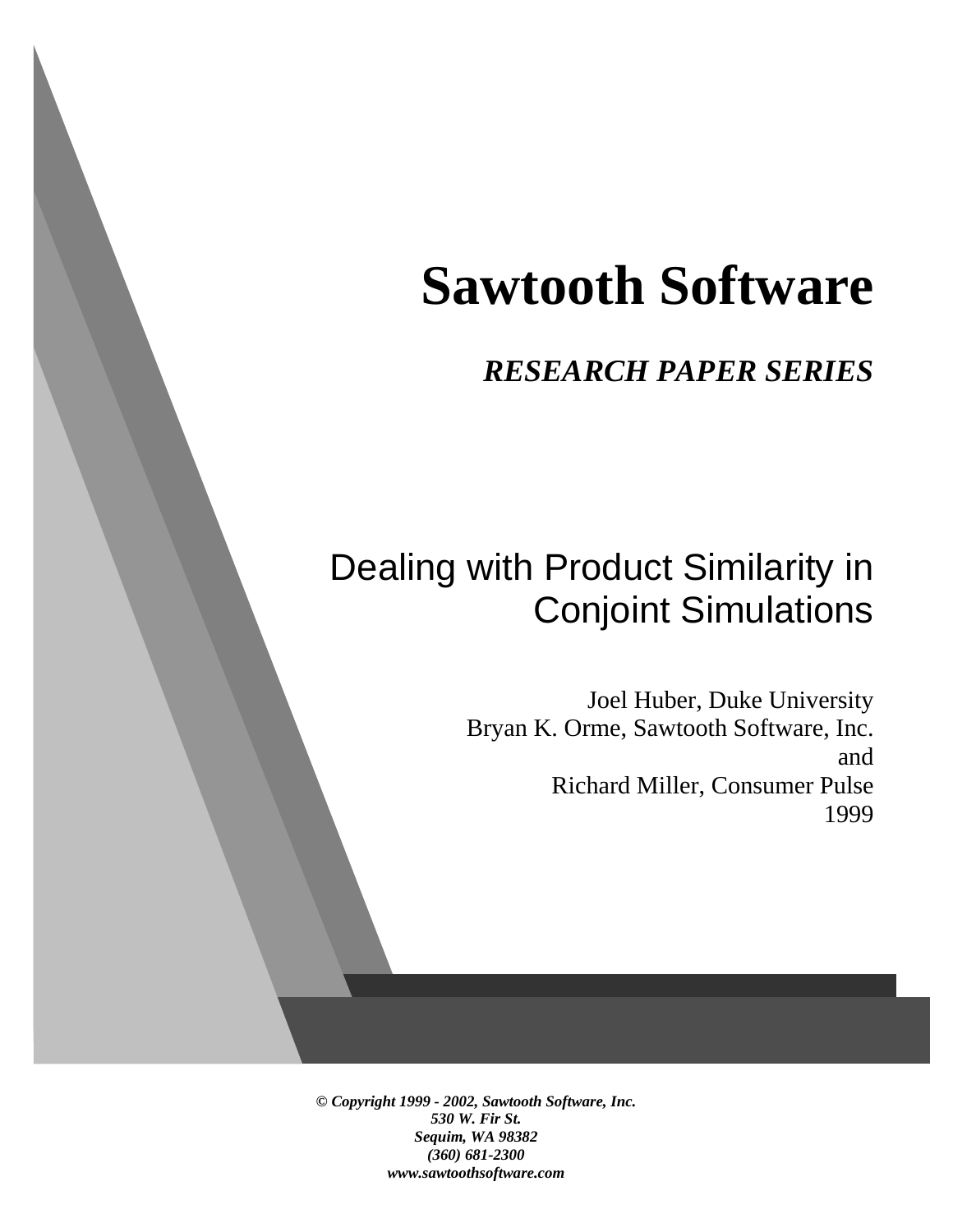#### **Dealing with Product Similarity in Conjoint Simulations**

Joel Huber, Duke University Bryan Orme, Sawtooth Software, Inc. Richard Miller, Consumer Pulse

Sawtooth Software Conference, February 1999

#### **Abstract**

Choice simulators have provided very useful ways to allow researchers to project from individual or group preference models to predictions of market share. We propose that effective choice simulators need three properties to effectively mirror market behavior. First, they need to display *differential impact* so that a marketing action at the individual or homogeneous segment level has maximal impact near a threshold but has minimal impact otherwise. Second, simulators need to reflect *differential substitution,* assuring that alternatives take proportionately more share from similar than dissimilar competitors. Finally, they need to exhibit *differential enhancement*, a property whereby a small value difference has a big impact on highly similar competitors but almost none on dissimilar ones. A new method we call Randomized First Choice enables simulators to closely match these properties in market behavior. The method begins with a first choice model in which the item with the highest utility is chosen, but modifies that by adding two kinds of variability. The first, product value variability, adds variability to the alternatives, while the second, attribute value variability, adds variability to attribute part worths. While product variability is mathematically equivalent to the commonly used adjustment for scale, we show that attribute variability is also critical to approximate desired substitution and enhancement properties among similar alternatives.

We test the value of adding both kinds of error in a choice-based conjoint study of 352 consumers. Respondents make choices among specially designed holdout sets that include near and perfect duplicates. Comparing predictions against actual choice shares for these stimuli provides a strong test of the predictive ability of various choice simulators. Additionally, we illustrate the way the methods differ in their representation of differential impact, substitution and enhancement.

We assess the impact of Randomized First Choice applied to four commonly used models: an aggregate logit model, a latent class model, and individual-level models, Sawtooth Software's ICE and hierarchical Bayes. The pooled models, aggregate logit and latent class, gain the most. Additionally, we show that the desired properties of differential enhancement and differential substitution require either individual-level data or the addition of attribute variability.

We propose that Randomized First Choice provides a general way to adjust conjoint shares to the marketplace. While the addition of product variability has been commonly used as a way to adjust errors in an experimental choice task, the addition of attribute variability provides a new way to account for heterogeneity that preserves the expected impact of item similarity on choice probabilities. The combination of both kinds of variability permits a great deal of flexibility in matching results from choice experiments to market conditions.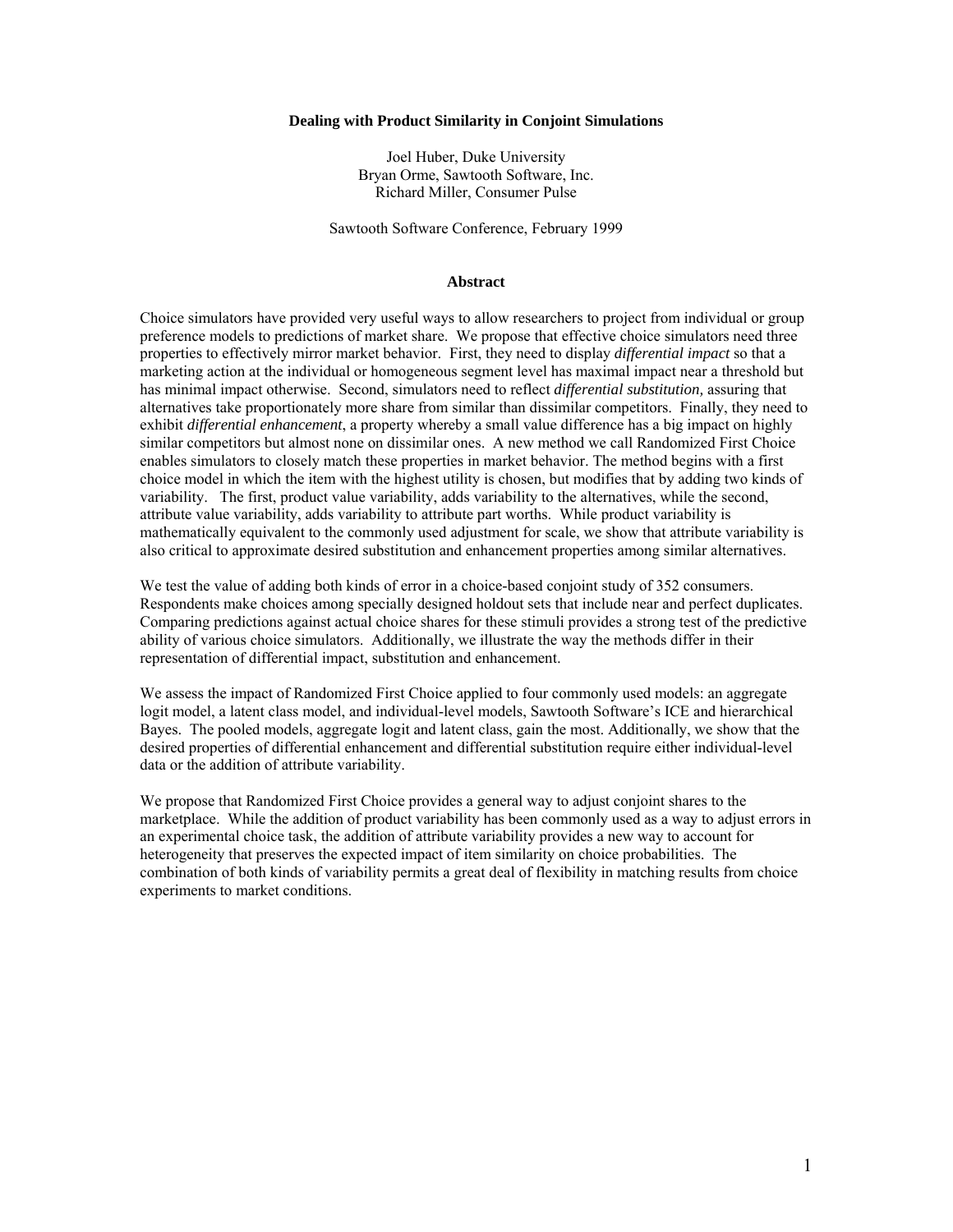#### **The Value of Choice Simulators**

One of the reasons conjoint analysis has been so popular as a management decision tool has been the availability of a choice simulator. These simulators often arrive in the form of a software or spreadsheet program accompanying the output of a conjoint study. These simulators enable managers to perform 'what if' questions about their market—estimating market shares under various assumptions about competition and their own offerings. As examples, simulators can predict the market share of a new offering; they can estimate the direct and cross elasticity of price changes within a market, or they can form the logical guide to strategic simulations that anticipate short- and long-term competitive responses (Green and Krieger 1988).

Choice simulators have four stages. The first stage estimates a preference model for each individual or homogeneous segment in the survey. The second stage defines the characteristics of the competitors whose shares need to be estimated. The third stage applies the preference model to the competitive set to arrive at choice probabilities for each alternative and each segment or respondent. The final stage aggregates these probabilities across segments or individuals to predict choice shares for the market.

We pay the most attention to the third stage—estimating choice probabilities for each individual or segment. We explore the value of adjusting individual choice probabilities with two kinds of variability, each of which has a simple intuitive meaning. The first kind, product variability, occurs when a consumer simply chooses a different alternative on different choice occasions, typically through inconsistency in evaluating the alternatives. The second kind, attribute variability, occurs when a consumer is inconsistent in the relative weights or part worths applied to the attributes. As an example of this second kind of variability, consider a consumer who notices the nutrition label on breads in one shopping trip but is price sensitive in other trips. While most simulators do not distinguish between these two forms of variability, we will show that they differ strongly in their treatment of similarity. Attribute variability preserves appropriate similarity relationships among alternatives while product variability clouds them. However, attribute variability by itself allows for no residual error in choice once the part worth values have been simulated. Thus, to appropriately model individual choice it is necessary to include both sources of variability.

We present Randomized First Choice as a general way to "tune" conjoint simulators to market behavior. Conceptually, Randomized First Choice begins with the assumption of no variability—the highest utility alternative in the set is chosen all the time. Then it adds back levels of attribute and alternative variablity that best match choice shares in the environment. This process allows sufficient flexibility to approximate quite complex market behavior.

Mathematically, Randomized First Choice adds variation in the attribute values in addition to variation in the final product valuation. It begins with a random utility model with variability components on both the coefficients and the residual error:

$$
U_i = X_i (\beta + E_A) + E_P \tag{1}
$$

where:

- $U_i$  = Utility of product i for an individual or homogeneous segment at a moment in time
- $X_i$  = Row vector of attribute scores for alternative i
- $\beta$  = Vector of part worths
- $E_A$  = Variability added to the part worths (same for all alternatives)
- $E_P$  = Variability added to product *i* (unique for each alternative)

In the simulator, the probability of choosing alternative  $i$  in choice set S is the probability that its randomized utility is the greatest in the set, or: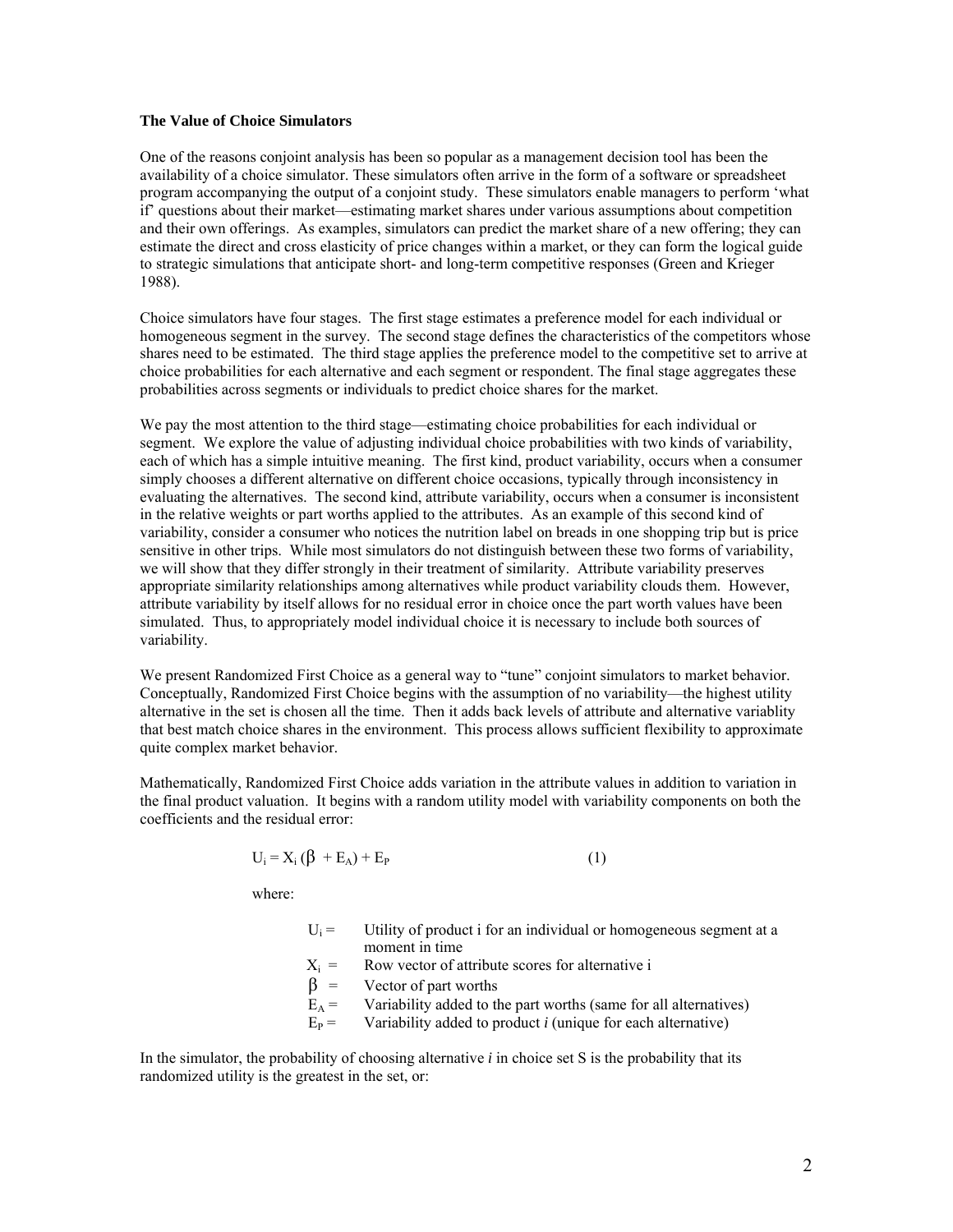$$
Pr(i|S) = Pr(U_i \ge U_j \text{ all } j \sum S).
$$
 (2)

Equation 2 is estimated by using a simulator to draw  $U_i$ 's from equation 1 and then simply enumerating the probabilities. To stabilize shares, group or individual choices are simulated numerous times.

Those familiar with logit will recognize that  $E<sub>P</sub>$  is simply the error level in the logit model. The typical adjustment for scale in the logit model is mathematically equivalent to adjusting the variance of a Gumbeldistributed  $E<sub>P</sub>$  in RFC simulations. The  $E<sub>A</sub>$  term then reflects taste variation as has been found in models by Hausman and Wise (1978) and in current work in mixed logit by Revelt and Train (1998).

The purpose of this paper is to provide an understanding of why including attribute variability is superior to just including product variability. The quick answer is that attribute variability is needed to account for expected similarity relationships whereas adding product variability clouds those relationships. The next section begins by detailing the desirable properties of any choice simulator. Then follows an experiment that demonstrates the effectiveness of adding attribute and product variability, particularly when applied to aggregate and latent class segments, but also for individual choice models generated by hierarchical Bayes and Sawtooth Software's ICE (Individual Choice Estimation).

#### **Three Critical Properties of Market Simulators**

Market simulators need three properties if they are to reflect the complexity of market behavior. First, the individual- or segment-level model must display differential impact—where the impact of a marketing action occurs as an alternative in a competitive set reaches the threshold for choice. Second, the model needs to exhibit differential substitution, a property where new alternatives take disproportionate share from similar competitors. Finally, the simulator must display differential enhancement, the idea that very similar pairs can produce disproportionately severe choice probabilities. Each of these is detailed below.

*Differential Impact* is a central requirement of an effective choice simulator. It reflects the property that the impact of a marketing action depends on the extent that the alternative is near the purchase threshold. This point of maximum sensitivity occurs when the value of an alternative is close to that of the most valued alternatives in the set**—**when the customer is on the cusp with respect to choosing the company's offering. At that time, an incremental feature or benefit is most likely to win the business.

The differential impact implicit in a threshold model can best be understood by examining three cases reflecting different kinds of thresholds. First we present the linear probability model which importantly defines the case of no threshold. Then we examine the other extreme, that of a first choice model, which has the most extreme step-like threshold. Finally we consider the standard choice models (logit, probit) whose threshold has been softened by the addition of variability.

If probability is a linear function of utility, then improving an attribute has the same effect on choice share regardless of how well it is liked. There are many problems with this linear probability model, the worst of which is a lack of differential impact. Under a linear probability model adding, say, an internal fax modem has the same share impact regardless of whether it is added to a high- or low-end computer. By contrast, a threshold choice model specifies that the benefit from adding the modem mainly affects those consumers who are likely to change their behavior. This makes good sense— adding the feature does not affect a person who would have bought the brand anyway, nor does it affect customers who would never consider it. Managerially, the differential impact brought about by a threshold model has the benefit of focusing managerial attention on the critical marginal customer, and thereby avoids expensive actions that are unlikely to alter market behavior.

The first-choice model offers an extreme contrast to the linear model. The first choice model is mathematically equivalent to Equation 1 with no variability ( $var(E_P) = var(E_A) = 0$ ). In the first choice simulation, share of an alternative is zero until its value is greater than others in the set. Once its value exceeds that threshold, however, it receives 100%. The problem with the first choice model is that it is patently false. We know that people do not make choices without variability. In studies of experimental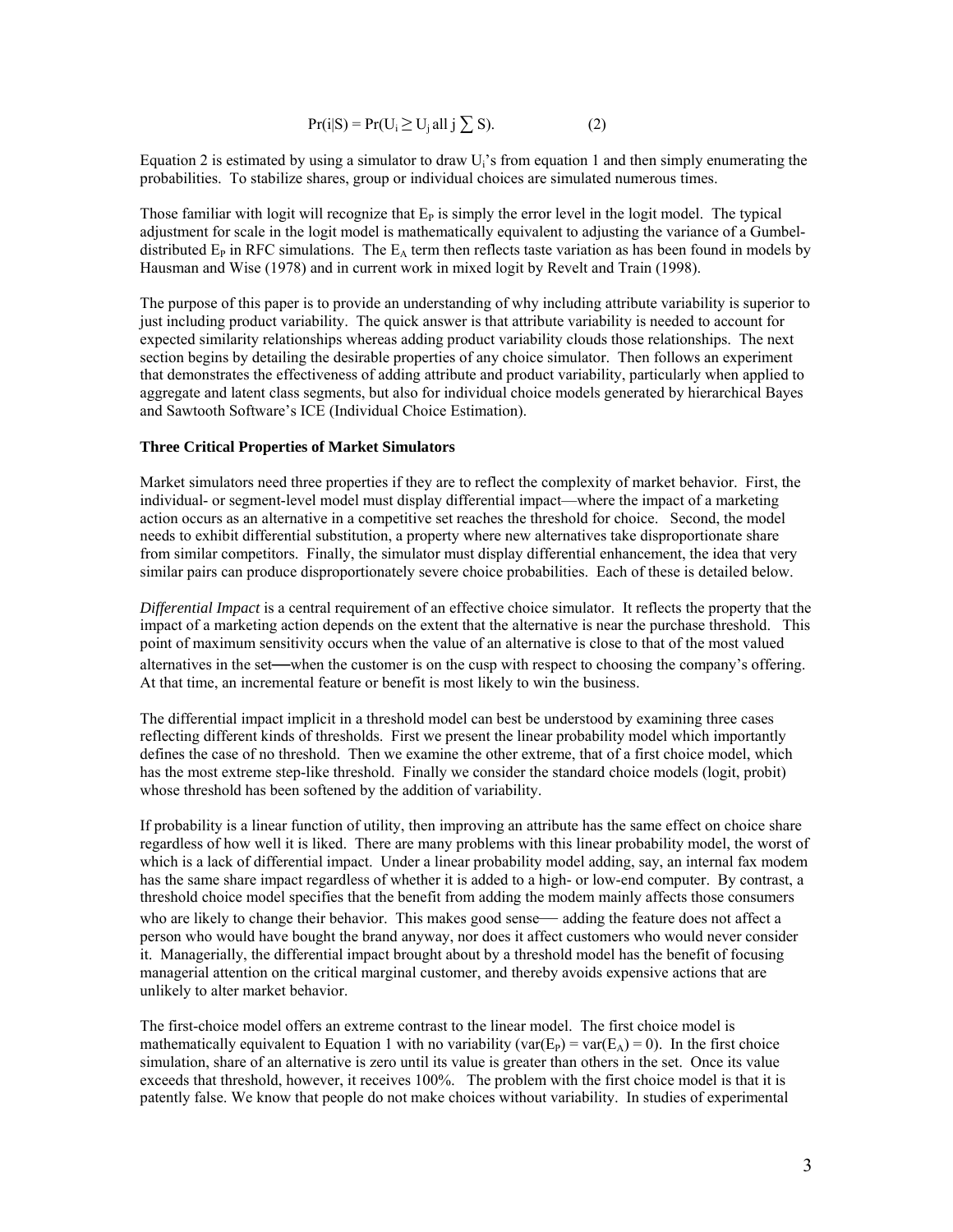choices, given the same choice set (3-4 alternatives, 4-5 attributes) respondents choose a different alternative about 20% of the time. In our study, respondents chose a different alternative in the repeated task 19% of the time. One of the paradoxes we hope to resolve in this paper is why the first choice model operating on individual-level part worths works so well despite its counter-factual premise.

Standard logit and probit models reflect a compromise between the first-choice and linear model. Instead of the severe step function characteristic of the first choice model, the variablity implicit in these models moderates the step into a smooth s-shape or sigmoid function. As shown in Equations 1 and 2, these models are identical to first-choice models with variability added. For logit,  $E<sub>P</sub>$  has a Gumbel, while for Probit, it has a Normal distribution. It is important to note, however, that these models are, to use a technical phrase, linear-in-the-parameters. Thus the *utility* of an item generally increases the same amount with a given improvement, however, the *probability of purchase* follows a threshold model.

A little-understood benefit of a threshold model is that it can reflect complex patterns of interactions between, say, a feature and a particular brand simply through the simulation process. An interaction term specifies that a particular feature has a differential impact on particular brands. While these interaction terms can be reflected in the utility function, we propose that many interactions can be better represented as arising from the aggregation of heterogeneous customers each following a threshold model. For example, consider a warranty x price interaction indicating that a warranty is more valuable for low- over high-priced appliances. The same effect could also emerge in a simulation of respondents under a threshold rule. Suppose there are two segments, one valuing low price and the other desiring high quality. Adding a warranty to the low-priced brand might not be sufficient to raise it past the purchase threshold of those desiring high quality. By contrast, the warranty pushes the alternative past the threshold of those desiring low prices. When these two segments are aggregated it appears that the warranty mainly helps the low priced brand and thus appears to justify an interaction term in the utility function. However, the same behavior can be reflected in a simulator with a threshold model. The heterogeneity account has the further advantage of being more managerial actionable than the curve-fitting exercise of the cross term.

The greatest difficulty with interaction terms is that their numbers can grow uncontrollably large. Above we illustrated an example of price tiers, but there can be many others. Consider combinations of brand tiers where customers are simply not interested in certain brands; size tiers where a large size never passes the threshold for certain segments, and feature tiers, where certain groups are only interested in certain features. Modeling these with interaction terms in the utility function is both complicated and can lead to problems with overfitting or misspecification. The beauty of a simulator operating on segmented or individual models is that it can approximate this behavior in the context of a simple main-effects additive model (e.g., see as Orme and Heft, this volume).

To summarize, differential impact is critical if we believe that impact on choice of, say, a new feature of a brand depends on values of the brands against which it competes. The threshold model within a random utility formulation focuses managerial attention on those alternatives that are on the cusp, and in that way places less emphasis on alternatives that are already chosen, or would never be. Further, applying the threshold model at the level of the individual or homogeneous segment confers the additional benefit of isolating the differential impact appropriately within each.

*Differential Substitution* is the second property critical to an effective choice simulator. Its intuition follows from the idea that a new offering takes share disproportionately from similar ones. Differential substitution is particularly important because the dominant choice model, aggregate logit displays *no* differential substitution. The logit assumption of proportionality implies that a new offering that gets, say, 20% of a market will take from each competitor in proportion to its initial share. Thus a brand with an initial 40% share loses 8 percentage points (40% x .2) and one with 10% share loses 2 percentage points (10% x .2). Proportionality provides a naive estimate of substitution effects and can result in managerially distorted projections where there are large differences in the degree of similarity among brands in the market. For example, a product line extension can be expected to take proportionately most share from its sibling brands. Managers recognize this problem. Successful companies manage their portfolios with new brands that are strategically designed to maximize share taken from competitors and minimize internal share losses. By contrast, proportionality glosses over such strategically important distinctions. Ignoring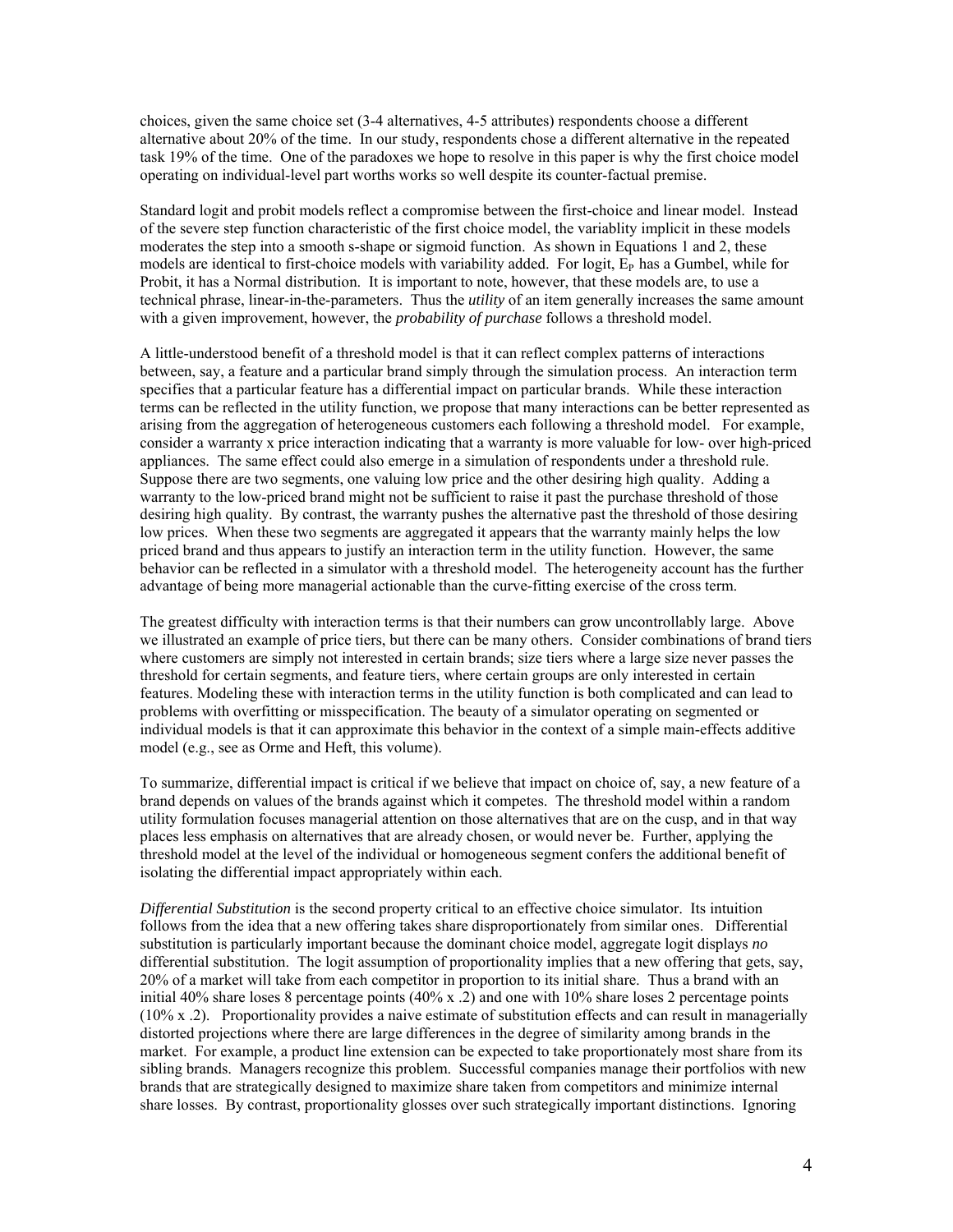differential substitution could lead to the managerial nightmare of numerous line extensions whose cost to current brands is regularly underestimated.

An extreme, if instructive, example of differential substitution is the presence of a duplicate offering in the choice set. Economic theory often posits that a duplicate offering should take half the share of its twin, but none from its competitor. However, in practice this expectation is rarely met. If some consumers randomly pick a brand without deleting duplicates, then having a duplicate could increase total choice share. Indeed, the fight for shelf space is directed at capturing that random choice in the marketplace. To the extent that a duplicate brand increases the total share for that brand, we label the increase in total share from a duplicate *share inflation*. Clearly some share inflation is needed, but it is unclear how much. In the empirical test we measure the extent to which simulators reflect differential enhancement by how well they correctly predict the combined share of near substitutes in the holdout choice sets.

*Differential enhancement* is the third property needed by choice simulators. It specifies a second, but less commonly recognized way product similarity affects choices. Under differential enhancement, pairs of highly similar alternatives display more severe choice differences. Psychologically, this phenomenon derives from the idea that similar alternatives are often easier to compare than dissimilar ones. Consider the choice between French Roast coffee, Jamaican Blend coffee and English Breakfast tea. A change in the relative freshness of the coffees can be expected to enhance the relative share of the fresher coffee, while having relatively little impact on the proportion choosing tea.

In its extreme form, differential enhancement arises where one offering *dominates* another in the choice set. Rational economic theory typically posits that the dominated alternative receives no share, while the shares of the other brands are unaffected. Market behavior is rarely as neat. There are few purely dominated alternatives in the market. Even finding two otherwise identical cans of peas in the supermarket can lead to suspicion that the lower priced one is older. Determining dominance requires work that consumers may be unwilling or unable to perform. For that reason, manufacturers intentionally create differences between offerings (new line, different price, channel), so that dominance, or near dominance is less apparent. From a modeling perspective, the important point is that any choice simulator needs to allow both for dominance to produce cases of extreme probability differences and to allow consumers to be fallible in their ability to recognize that dominance.

The modeling implications of differential enhancement parallel those for differential substitution. The standard logit or probit models assume that the relative shares of any pair of alternatives only depend on their values, not on their relative similarity. Referring to a classic example, if trips to Paris and to London are equally valued, then a logit model predicts that adding a second trip to Paris with a one-dollar discount will result in one-third shares for the three alternatives. There are numerous ways researchers have attempted to solve this problem, from nested logit to correlated error terms within probit. Within the Sawtooth Software family Model 3 penalizes items that share attribute levels with other alternatives in the choice set. We will show that a simple first choice simulation with suitable variability added to both attributes and alternatives provides a robust way to mirror these complex market realities.

#### **A Market Study to Validate Choice Simulators**

As we approached the task of comparing the ability of different choice simulators to deal with varying degrees of alternative similarity, it became apparent that choice sets typically used for choice experiments would not work discriminate between models. For the sake of efficiency, most choice experiments feature alternatives where the numbers of levels differing among pairs of alternatives are relatively constant. For example, it would not typically make sense to include a near alternative twice since its inclusion adds so little additional information. In this study we deliberately add alternatives which are duplicates or near duplicates to be able to test the ability of various simulators to appropriately handle these difficult choices.

Three hundred ninety-eight respondents completed computerized surveys in a mall intercept conducted by Consumer Pulse, Inc. The survey involved preference for mid-sized televisions and was programmed using Sawtooth Software's Ci3 and CBC systems. Respondents over 18 who owned a television or were considering purchasing a mid-sized television set in the next 12 months qualified for the survey. The first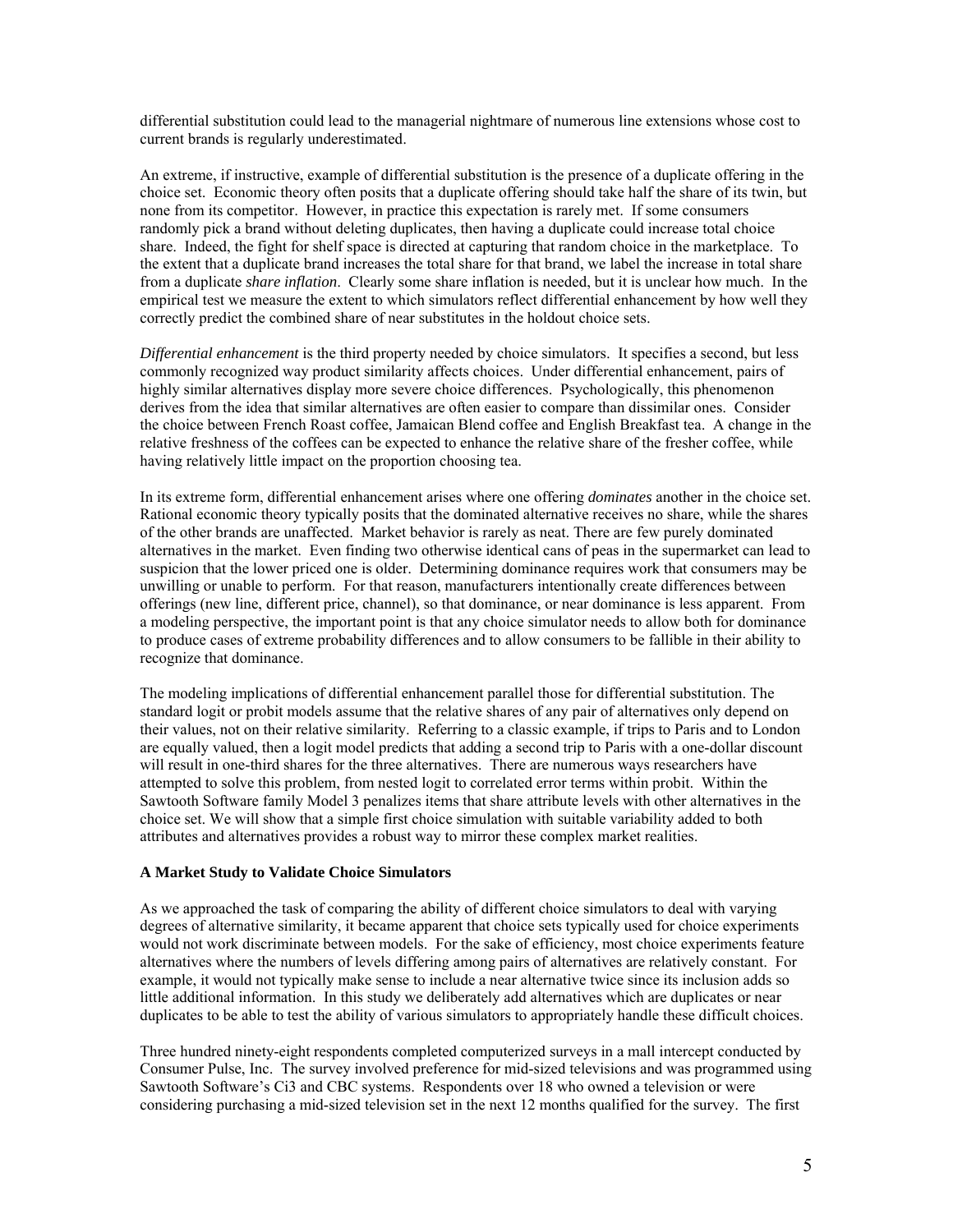part of the interview focused on attribute definitions (described in terms of benefits) for the six attributes included in the design. The main part of the survey involved 27 choices among televisions they might purchase. Each choice involved five televisions described with six attributes: brand name (3 levels), screen size (3 levels), picture-in-picture (available, not), channel blockout (available, not) and price (4 levels). Table 1 gives an example of a choice set that illustrates the levels. We gave respondents a \$4.00 incentive to complete the survey, and urged them to respond carefully.

Preliminary data from a small pre-test suggested that respondents were not giving sufficient effort to answer consistently. In an attempt to improve the quality of the data, we revised the survey. We told them that the computer would "learn" from their previous answers and know if they were answering carefully or not. The "computer" would reward them with an extra \$1.00 at the end of the survey if they had "taken their time and done their task well." (We displayed a password for them to tell the attendant.) In terms of programming the survey logic, we rewarded them based on a combination of elapsed time for a particular section of the survey and test-retest reliability for a repeated holdout task. Though it is difficult to prove (given the small sample size of the pretest), we believe the revision resulted in cleaner data. Nearly twothirds of the 398 respondents received the extra dollar. We discarded 46 respondents based on response times to choice tasks that were unusually low, leaving 352 for analysis.

The first 18 choice tasks were CBC randomized choice sets that did not include a "None" option. After completing the CBC tasks, respondents were shown an additional nine holdout choice tasks, again including five alternatives. The holdout tasks were different in two respects. First, to test the market share predictions of the different simulators, it was critical to have target sets for which market shares could be estimated. Respondents were randomly divided into four groups with approximately 90 in each group that would receive the same nine holdout choice tasks. Additionally, we designed the holdout choices to have some extremely similar alternatives. Four of the five alternatives in the holdout tasks were carefully designed to have approximate utility and level balance (Huber and Zwerina 1996). However, the fifth alternative duplicated another alternative in the set, or duplicated all attributes except the two judged least important in a pretest. To provide an estimate of test-retest reliability, each respondent evaluated two choice sets that were perfect replicates. Across respondents, the computer randomized both choice set and product concept order.

### **The Contenders**

We analyzed the CBC data using four base methods for estimating respondent part worth utilities: Aggregate Logit, Latent Class, Sawtooth Software's ICE (Individual Choice Estimation) and Hierarchical Bayes (courtesy of Neeraj Arora, Virginia Tech). There is logic behind picking these four methods. Aggregate logit is important in that it reflects what happens when all respondents are pooled into one choice model. By contrast, latent class analysis seeks sets of latent segments (we used an eight-group solution) whose part worths best reflect the heterogeneity underlying the choices (Kamakura and Russell 1989; Chintagunta, Jain and Vilcassim 1991; DeSarbo, Ramaswamy and Cohen 1995). ICE then takes these segments and builds a logit model that predicts each individual's choices as a function of these segments (Johnson 1997). It thereby is able to estimate a utility function for each person. Hierarchical Bayes assumes respondents are random draws from a distribution of part worth utilities with a specific mean and variance. It produces a posterior estimate of each individual's part worths reflecting the heterogeneous prior conditioned by the particular choices each individual makes (Lenk, DeSarbo, Green and Young 1996; Arora, Allenby and Ginter 1998). Both ICE and hierarchical Bayes reflect current attempts to generate each individual's utility functions from choice data, while latent class and aggregate logit typify popular ways to deal with markets as groups.

For each of these base models we examine the impact of adding three levels of variability within the Randomized First Choice framework. The initial condition is the first choice rule that assumes respondents choose the highest valued alternative in a choice set with certainty. The second condition adds the level of product variability that best predicts holdout choice shares. This latter condition is identical to adjusting the scale under the logit rule to best predict these shares. The third condition tunes both product and attribute variability to best predict the holdout choice shares. The mechanism of the tuning process is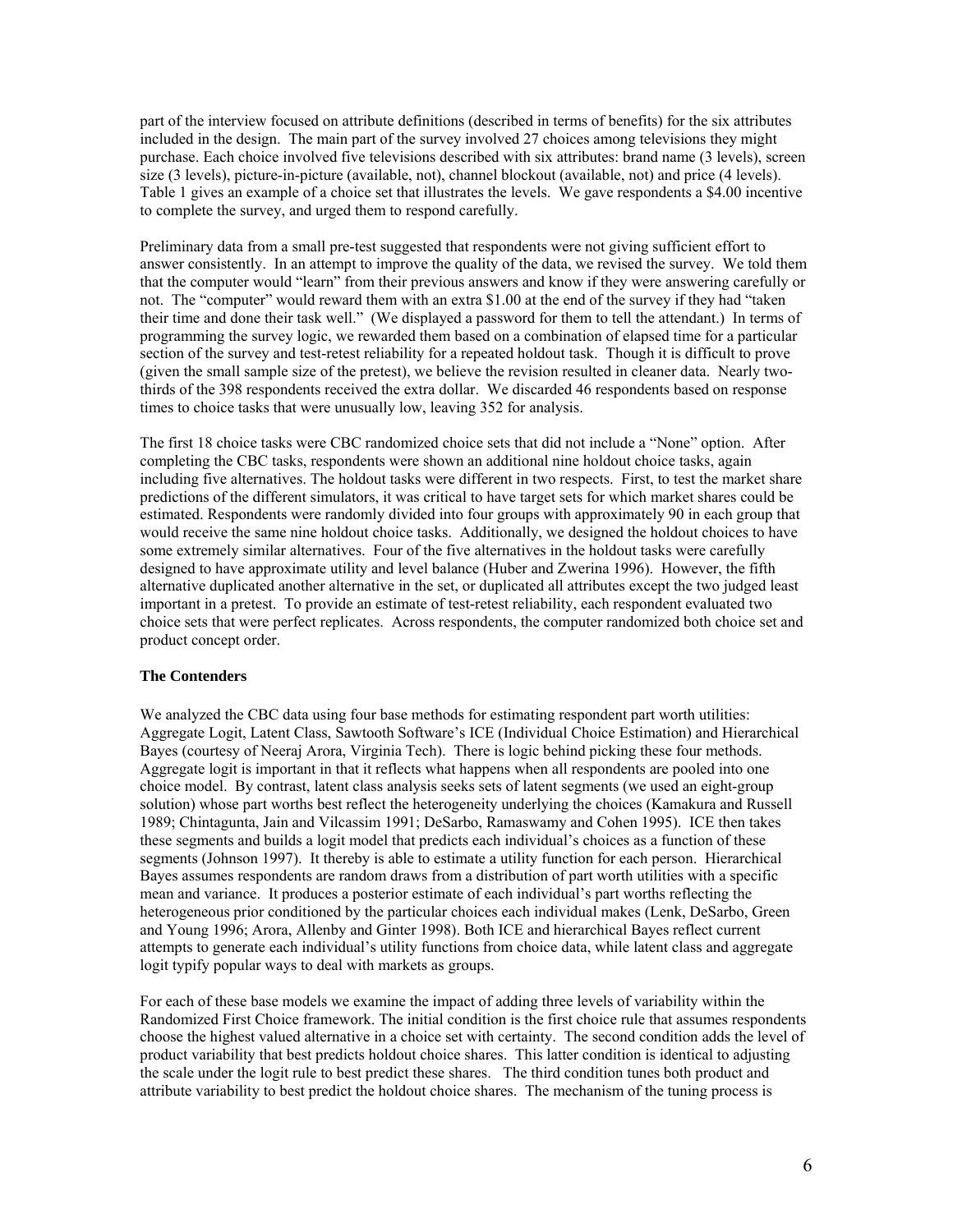simple but tedious: we use a grid search of different levels of each type of variability until we find those that minimize the mean absolute error in predicting holdout choice shares.

#### **Results**

We examine the ability of different simulators to handle product similarity from different perspectives. First, we measure deviations from predicted and actual share for the duplicates and near-duplicates that were included in the holdout choice sets. This focus enables us to uncover ways the various models appropriately account for differential substitution and differential enhancement. Then we broaden our perspective to consider the overall fit of the models—how well the models predict choice shares for all items in the choice set.

*Differential substitution* requires that similar items take disproportionate share from each other. Thus, our near and perfect substitutes should cannibalize share from each other. For example, if an alternative would receive 20% share individually, the joint share of the two alternatives should be only marginally more than 20%, since the new one takes most of its share from its twin. A first choice simulator, with its assumption of zero variability puts the joint share at exactly 20%, but in the marketplace this combined share is likely to be somewhat higher. Put differently, due to fundamental noise in the consumer choice processes we can expect some share inflation.

Table 2 gives predicted combined share of the near and perfect substitutes divided by the actual share. Thus, a value of 100% means that the degree of differential substitution reflected in the holdout choices was estimated perfectly. Notice that the first choice rule underestimates the joint share of the near substitutes by about 10%, indicating that the first choice rule of no variability is too severe. The next column shows the result of adding the level of product variability that best predicts the holdouts. In this case, adding that variability seriously overestimates the share inflation for the near substitutes, in effect, assuming too much variability. The third column then adjusts both product and attribute variability to optimally predict choice shares. By allowing some attribute variability to substitute for product variability, we are able to more closely track actual differential substitution in this data set for all models except ICE.

It is also instructive to compare the rows representing the four core models. The two aggregate models, logit and latent class, suffer most from overestimation of share inflation under product variability. However, when both forms of variability are combined, they do remarkably well. The two individual models appear both less sensitive to the addition of variation and less in need of it. We will discuss the implications of this phenomenon after the other results from the study are presented.

*Differential enhancement* occurs when a given quality difference results in a greater share difference between highly similar pairs. We examine the share difference between the alternative with higher expected share and its near duplicate. Table 3 gives the model's prediction of this difference as a percent of the actual difference. Once again a score of 100% indicates perfect level of differential enhancement relative to the actual choices.

The two aggregate models with product variability only are the least effective in representing the differential enhancement reflected in the holdout choices. In contrast, the first choice rule applied to the individual level models performs very well in this case. In all cases, adding the optimal level of product variability tends to understate desired levels of differential enhancement. Optimizing both kinds of variability has a small incremental benefit but results in predictions that still underestimate the appropriate level of differential enhancement.

It needs to be emphasized that these measures of differential substitution and enhancement only relate to the shares of near substitutes. By contrast, the optimization to choice shares counts all five alternatives, not just the two most similar ones. The overestimation of differential substitution shown in the last column of Table 2 and the underestimation of differential enhancement in the last column of Table 3 could have been improved by decreasing the level of product variability, but overall fit would have suffered. An interesting implication of this result is that the actual variability around judgments relating to the share sums and share differences of these near substitutes may be smaller than for alternatives generally. An interesting path for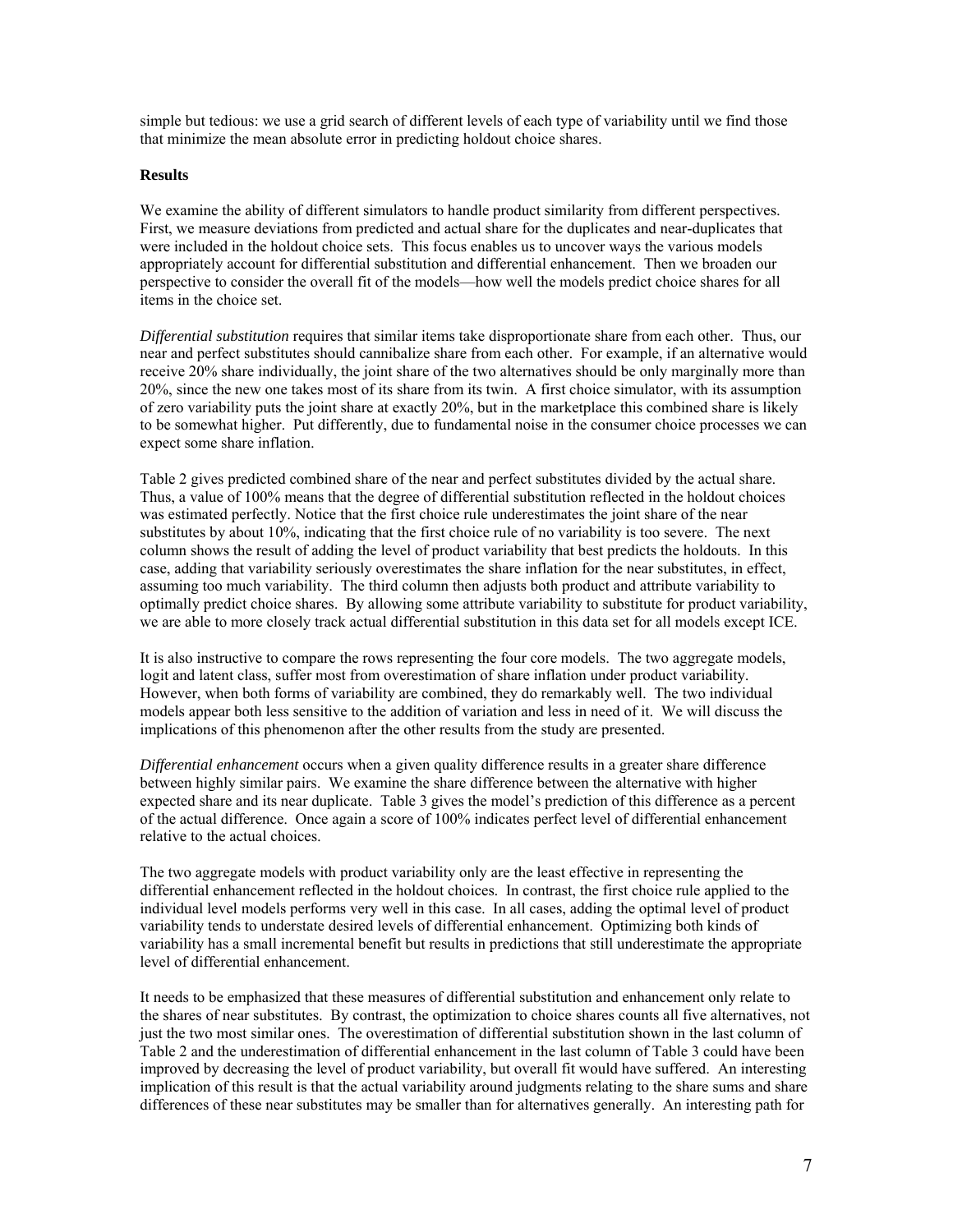future research involves allowing variability to change as a function of similarity of an alternative within each set.

*Relative error* measures the degree that the different simulators predict the market shares across all alternatives in the holdout tasks for the study. Table 4 shows mean absolute error (MAE) predicting holdout stimuli as a percent of the test-retest MAE for repeated choice sets. For example, the 151% for aggregate logit indicates that adding product variability only results in an error that is about one and onehalf times as great as for the choice replication. Adding attribute variability helps all models, but the greatest gains occur for the aggregate models.

Table 4 offers several surprises. The first surprise is that Randomized First Choice applied to latent class does as well as any of the models. The positive impact of both kinds of variability on latent class makes sense because the original latent class model assumes that there is no heterogeneity within each latent class. By optimizing both product and attribute variability we are able to transform latent class from an elegant but counterfactual model into one that tracks choice shares remarkably well.

The second surprise is that the addition of attribute variability has very little impact on either of the individual level models. For both hierarchical Bayes and ICE the addition of product variability is the major benefit. We believe there is a simple reason for this result. The individual level models are not estimated with perfect accuracy, but have significant variation due to the noise in individual choices and the fact that many parameters are being estimated from relatively few observations. Thus, when estimates from these models are put in a simulator they act as if variability has already been added to the part worths. However, in this case instead of attribute variability coming from the RFC process, it comes from the inherent variability in the estimation model. This insight then leads to an important conclusion: where variability in the estimation technique is greater than in the market, then the optimal variability to add to the first choice model will be zero (see also Elrod and Kumar, 1989).

The final surprise is that Randomized First Choice predictions are quite good regardless of the core estimation method used (except aggregate logit). That is, using RFC produces accuracy that is within 10% of what one would get asking the same question again. Clearly few techniques are going to do much better than that. There simply is not much room for further improvement.

Before concluding, it is important to briefly mention Sawtooth Software's Model 3, a long-available method that accounts for item similarity in a simulation. Model 3 operates by penalizing alternatives that have high numbers of levels in common with other attributes in a choice set. It does so in such a way that adding a perfect duplicate perfectly splits share with its twin when these duplicates share no levels in common with the other alternatives. Model 3 acts like the first choice model in assuming that there is zero share inflation from adding an identical alternative, thereby underestimating the joint share of the two identical alternatives for the holdout choices in our study. Further, Model 3 reflects a relatively simple (and inflexible) rule regarding differential substitution and does not address differential enhancement at all. Since Model 3 is not a theoretically complete model of similarity effects, it did not surprise us that for our study Model 3 was consistently outperformed by RFC. In our view, Sawtooth Software users should replace Model 3 with RFC.

#### **Summary and Conclusions**

The purpose of this paper has been to examine ways to build choice simulators that correctly reflect similarity effects. We began with the introduction of three principles needed for sound conjoint simulations, and in the light of those principles developed Randomized First Choice. RFC provides better choice share predictions by determining the optimal levels of attribute and product variability when generating simulated choices.

The first requirement of effective simulators is that they reflect differential impact. This property permits the simulator to focus managerial attention on those actions that are most likely to impact their customers. In addition, a little-known implication of the threshold model at the level of a segmented (e.g. latent class) or individual model is that it automatically allows for various kinds of price and offering tiers without the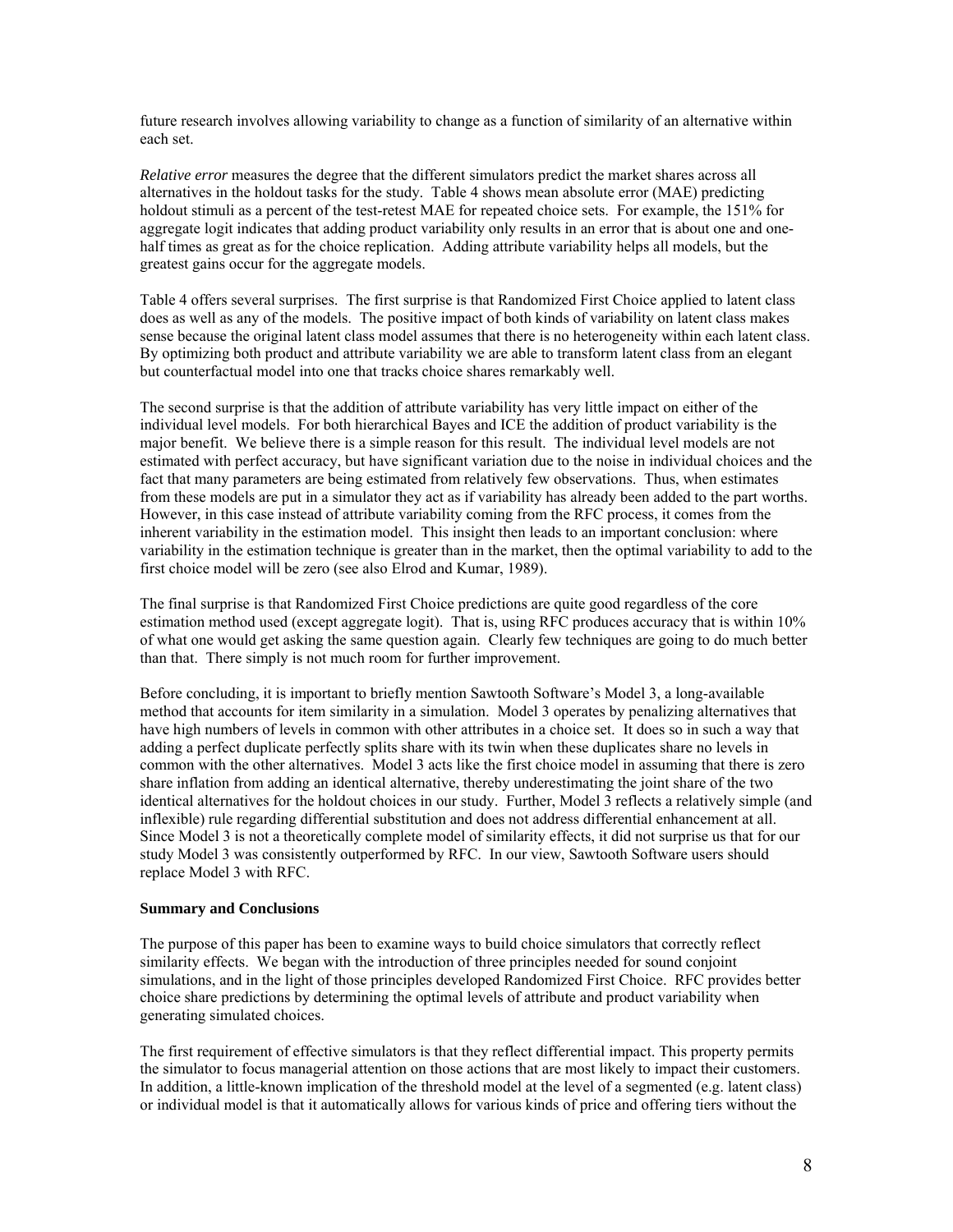necessity of interaction terms. The cost of losing that benefit is best illustrated by the poor performance of the aggregate logit simulation, even with variability added. In simple, main-effects aggregate logit, there is no way the threshold effect can display the action of different segments. Either the homogeneous segments from latent class or individual models are necessary for that benefit.

Effective simulators also need to reflect differential substitution. Our analysis of the combined share of near and perfect substitutes indicates that the first choice model underestimates, while adding product variablity overestimates their combined share. The joint optimizations of both product and attribute variability then permit the estimates of combined share to closely approximate the actual choices. One can tune the appropriate balance of differential substitution/share inflation.

The third requirement of effective simulators is that they demonstrate differential enhancement. We illustrated this requirement by examining the share difference of nearly identical alternatives. The first choice rule overestimates differential enhancement in aggregate models by giving all share to the preferred alternative. By contrast, adding product variability underestimates the predicted share differences. Adjusting both kinds of variability improved this underestimation but did not solve it completely. Since differential enhancement comes in part from a psychological mechanism whereby decisions between similar alternatives are easier, a full solution to this problem may await models that adjust item variability to the difficulty in making the choice.

We demonstrated the benefits of RFC on a study in which the holdout choices included "difficult" alternatives that included near and true duplicates. However, a greater benefit for Sawtooth Software users may come in contexts where it is possible to project to actual market shares. Most markets will have far more complicated similarity structures than our simple problem, resulting from competition among family brands, different sizes, price tiers and subbrands. We believe that RFC with its two kinds of variability will be very useful in tuning the simulator to successfully account for market behavior in such cases.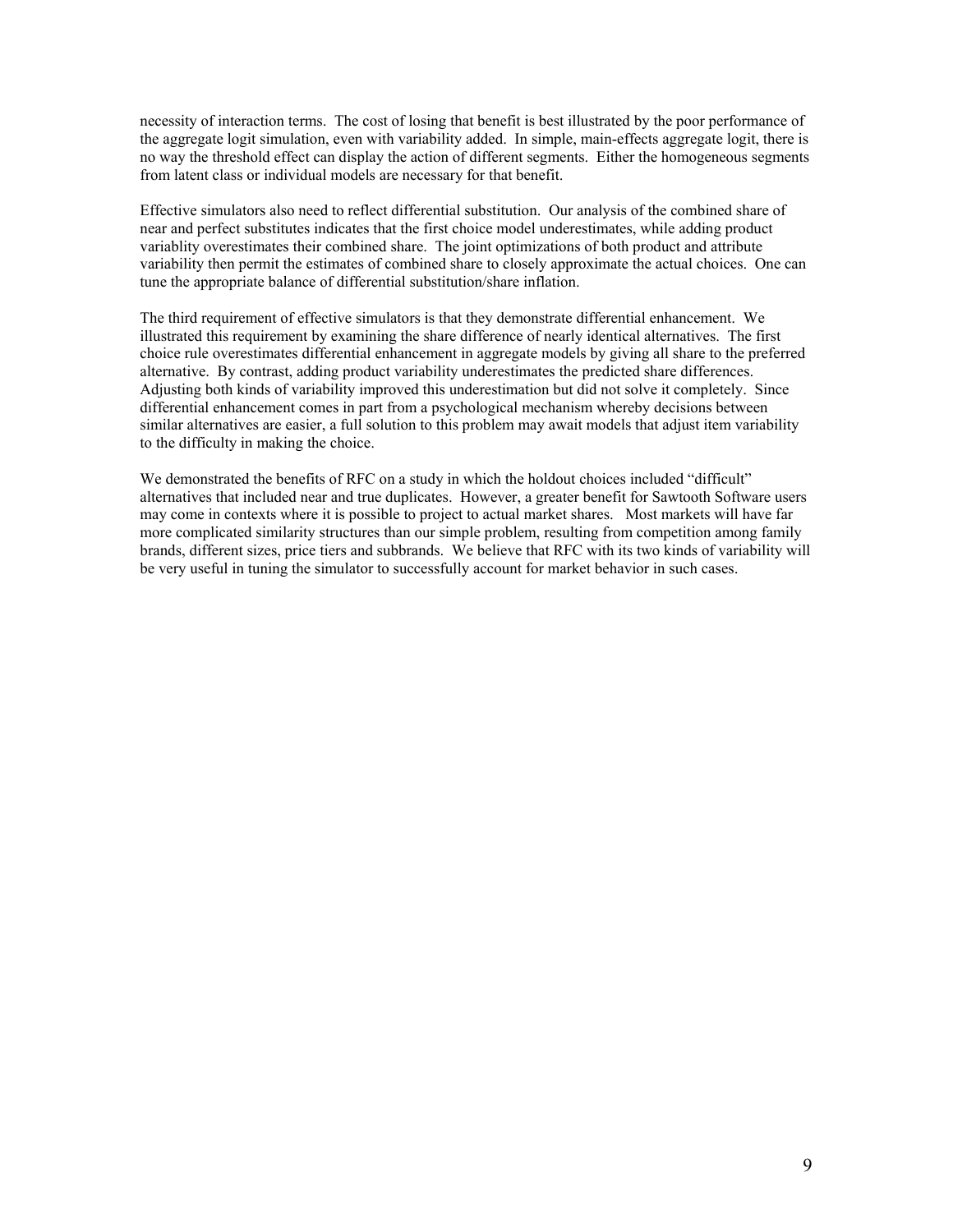### **Example of a Holdout Choice Set**

| 25" JVC,     |                                                                                                    | 26" RCA,               |  | 25" JVC,                                                                      |  |
|--------------|----------------------------------------------------------------------------------------------------|------------------------|--|-------------------------------------------------------------------------------|--|
| Stereo,      |                                                                                                    | <b>Surround Sound,</b> |  | Monaural,                                                                     |  |
| Picture in   |                                                                                                    | <b>Picture</b> in      |  | No Picture in                                                                 |  |
| Picture,     |                                                                                                    | Picture,               |  | Picture,                                                                      |  |
| No Blockout, |                                                                                                    | Blockout,              |  | <b>No Blockout</b>                                                            |  |
| \$350        |                                                                                                    | \$400                  |  | \$300                                                                         |  |
|              | $27$ " Sony,<br><b>Surround Sound,</b><br>No Picture in<br>Picture,<br><b>No Blockout</b><br>\$450 |                        |  | 25" JVC,<br>Stereo,<br><b>Picture in</b><br>Picture,<br>No Blockout,<br>\$350 |  |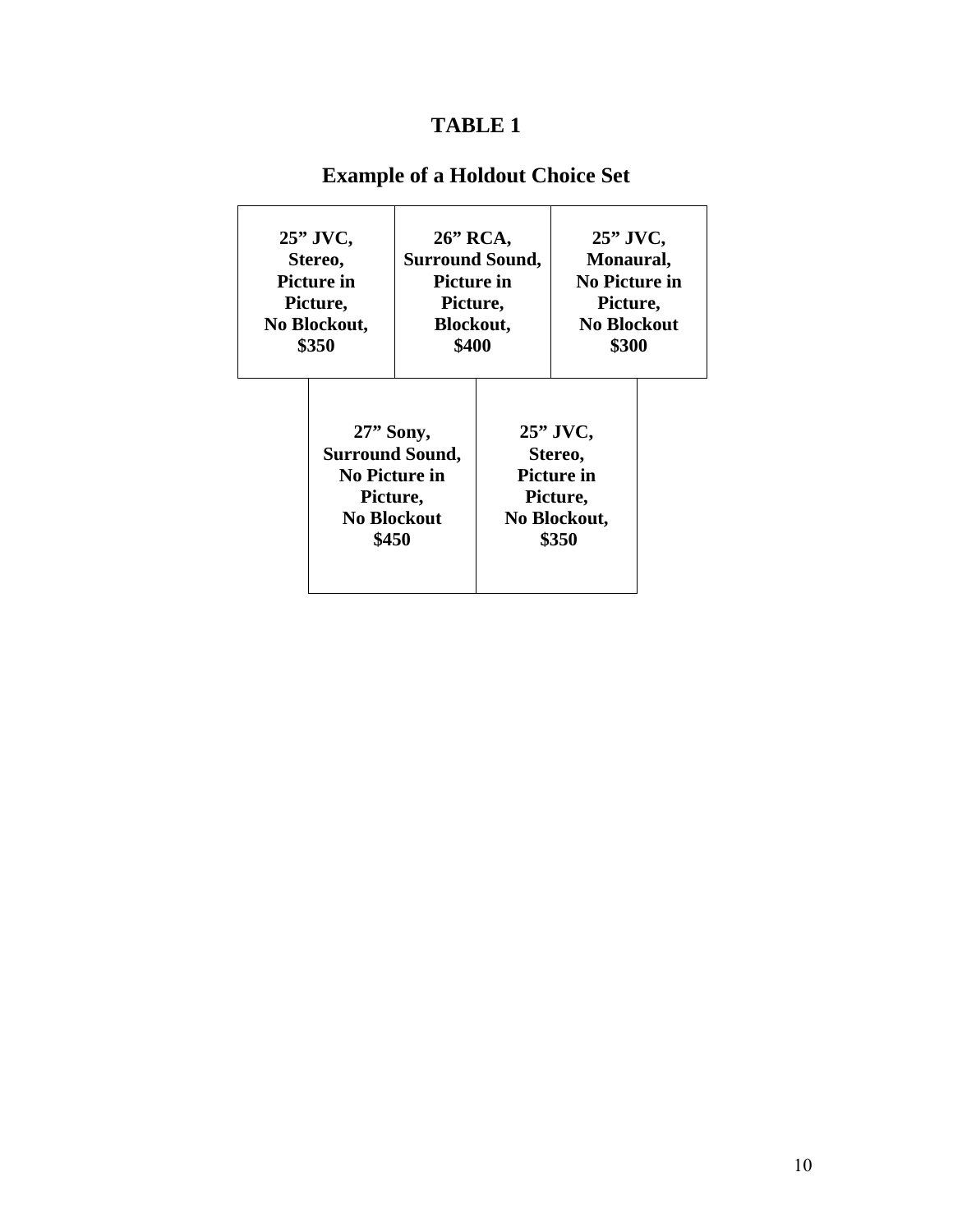### **Differential Substitution: Predicted Combined Share of Near Substitutes As Percent of Actual Share**

|                                     | <b>First Choice</b><br><b>Rule</b> | <b>Product</b><br><b>Variability</b> | $+A$ ttribute<br><b>Variability</b> |
|-------------------------------------|------------------------------------|--------------------------------------|-------------------------------------|
| <b>Aggregate</b><br>Logit           | N/A                                | 139%                                 | 108%                                |
| <b>Latent Class</b>                 | N/A                                | 119%                                 | 105%                                |
| <b>Hierarchical</b><br><b>Bayes</b> | 91%                                | 117%                                 | 104%                                |
| <b>ICE</b>                          | 89%                                | 101%                                 | 94%                                 |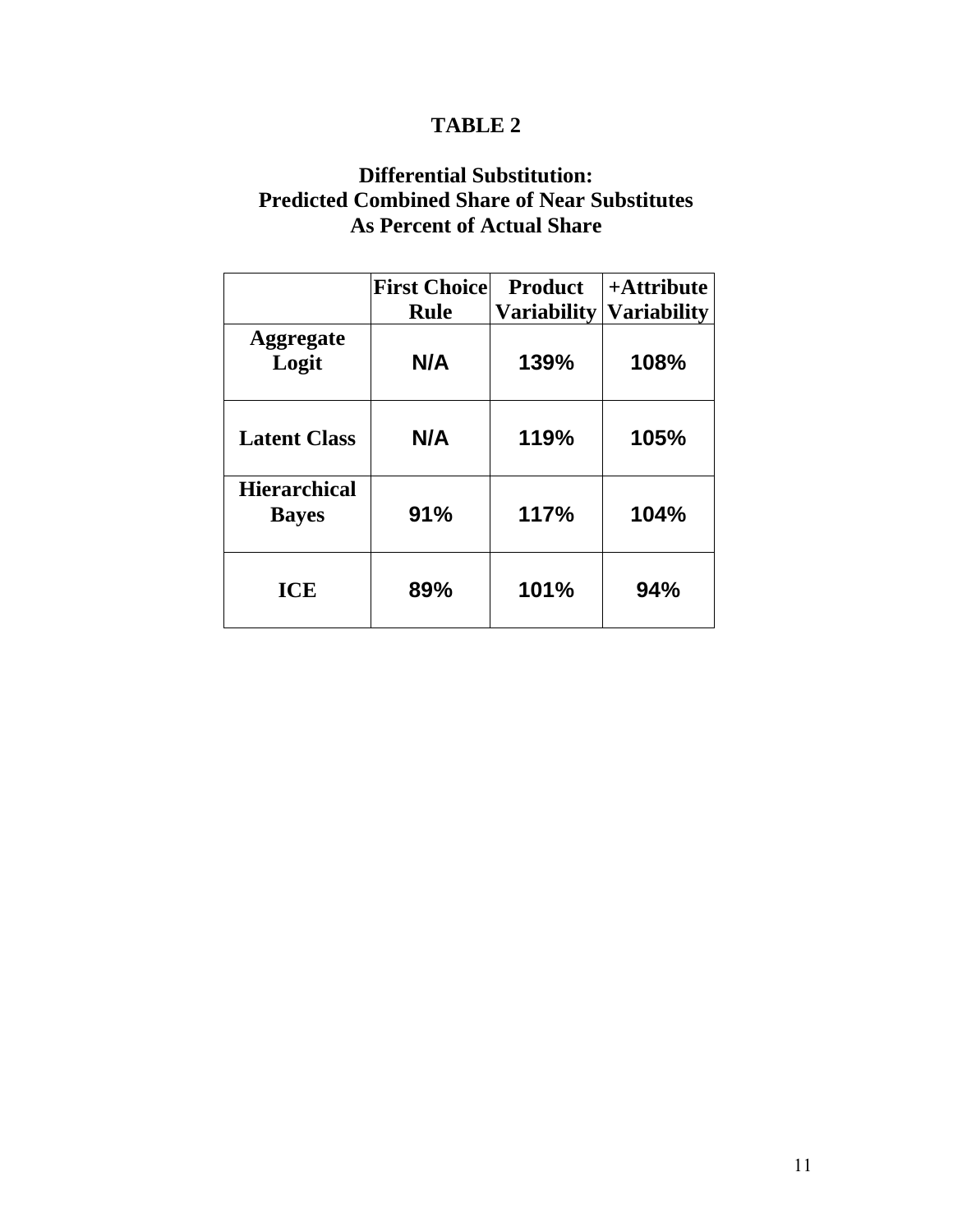### **Differential Enhancement: Predicted Difference between Similar Alternatives As Percent of Actual Differences**

|                                     | <b>First Choice</b><br><b>Rule</b> | <b>Product</b> | $+A$ ttribute<br>Variability   Variability |
|-------------------------------------|------------------------------------|----------------|--------------------------------------------|
| <b>Aggregate</b><br>Logit           | N/A                                | 63%            | 73%                                        |
| <b>Latent Class</b>                 | N/A                                | 71%            | 74%                                        |
| <b>Hierarchical</b><br><b>Bayes</b> | 100%                               | 73%            | 77%                                        |
| <b>ICE</b>                          | 90%                                | 77%            | 79%                                        |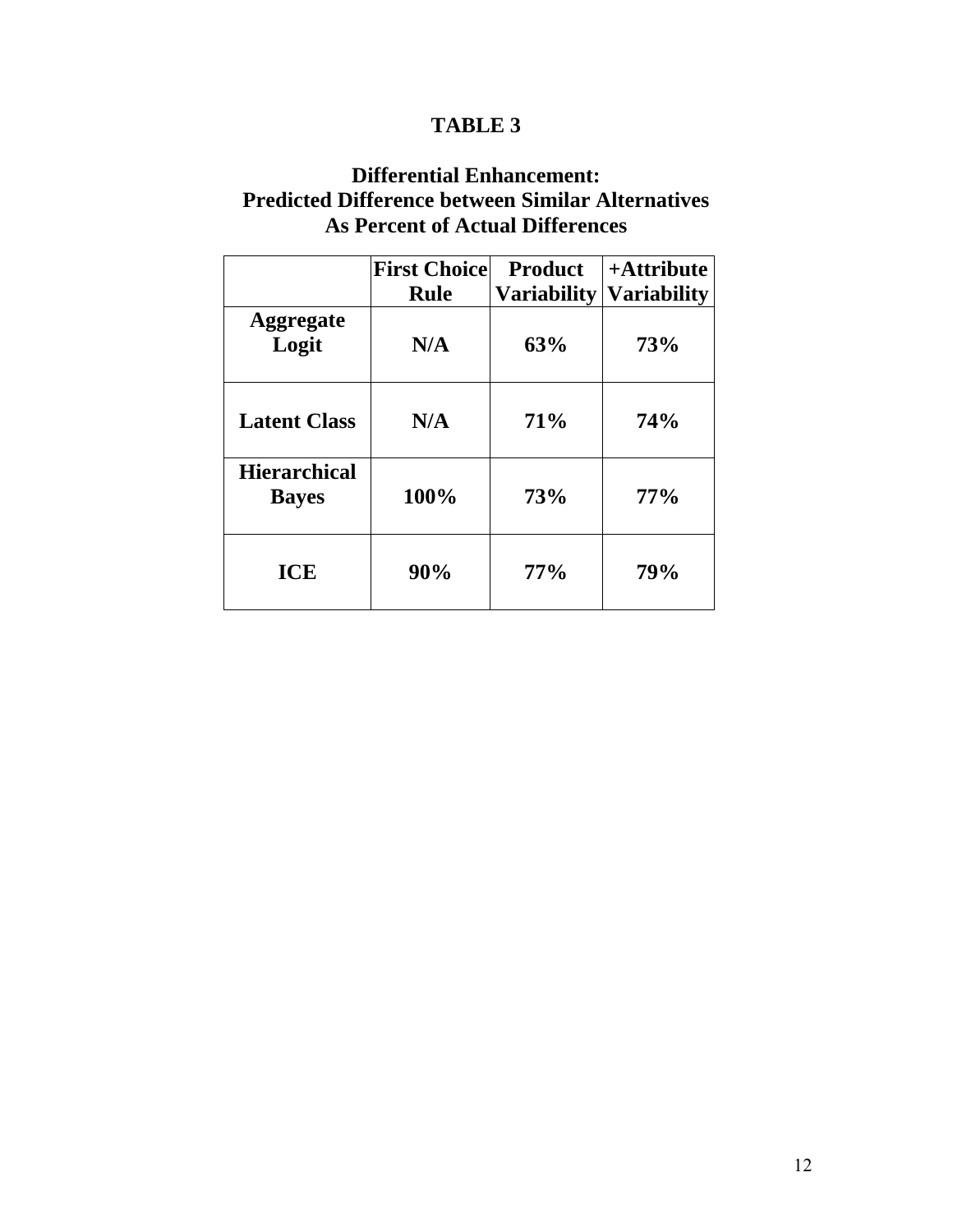### **Relative Error: Mean Absolute Error Predicting Market Share As Percent of Test-Retest**

|                                     | <b>First Choice</b><br><b>Rule</b> | <b>Product</b><br><b>Variability</b> | $+A$ ttribute<br><b>Variability</b> |
|-------------------------------------|------------------------------------|--------------------------------------|-------------------------------------|
| <b>Aggregate</b><br>Logit           | N/A                                | 151%                                 | 112%                                |
| <b>Latent Class</b>                 | N/A                                | 117%                                 | 105%                                |
| <b>Hierarchical</b><br><b>Bayes</b> | 125%                               | 110%                                 | 107%                                |
| <b>ICE</b>                          | 112%                               | 106%                                 | 106%                                |